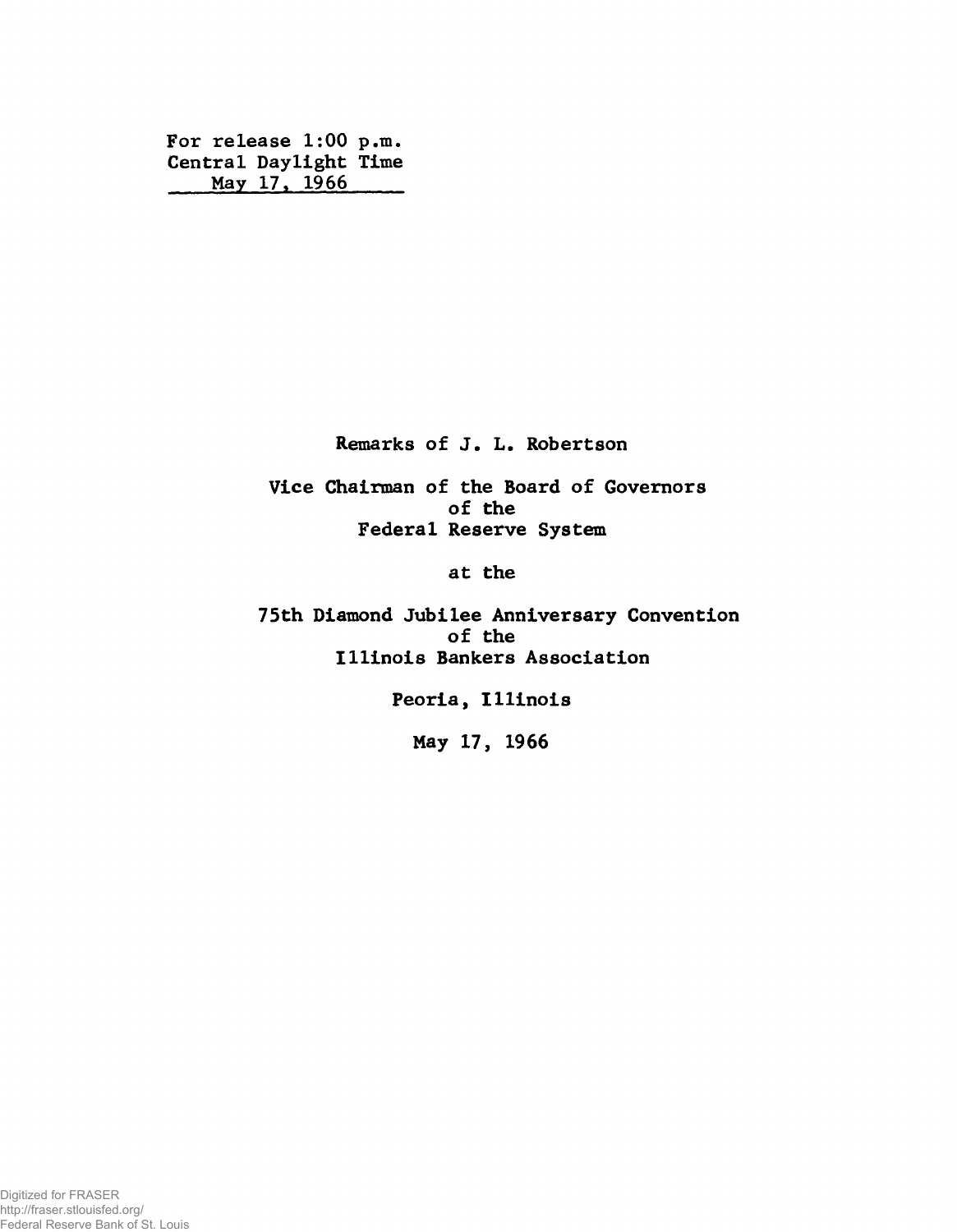## **An Alternative to Fossilization**

**When I appeared before this group in 1963, I expressed some unpopular ideas. Your tolerance of them has led to my return. Events in the last three years have demonstrated the soundness of those ideas and emphasized the reasons why they will be accepted - eventually.**

**The gist of them is quickly stated: first, federal supervision of commercial banks should be consolidated in a single agency, and second, that agency should be an independent Federal Banking Commission. The bank supervisory powers now exercised by the Comptroller of the Currency and the Federal Reserve and all powers and functions now vested in the Federal Deposit Insurance Corporation would be transferred to the new Commission, the members of which would be appointed by the President on a nonpartisan basis.**

**Today I feel even more strongly about the need for the Federal Banking Commission than I did when 1 first made the proposal. And 1 am pleased to report that in the ensuing years it has attracted a gratifying - although as yet inadequate - degree of support. Unification of the federal supervisory functions is imperative in order that the banking industry may operate under a single set of federal "rules of the game" - ground rules that would apply uniformly and equitably to all federally-insured banks.**

**We are now faced with a situation in which the "rules of the game" have become so different for one group of banks than for other groups that competitive equality, which is essential for a sound banking system, is less and less of a reality. If carried much further, the debilitating consequences may be the undoing of the dual banking system, and that could lead to the unification of supervisory powers but in a form that many would abhor.**

**This is not the kind of problem that is solved by sitting back and hoping it will go away. It is not a problem that arises principally from the personalities of the heads of agencies. It is ingrained in the legislative fabric. Only by remedial legislation can the present crazy-quilt** pattern of federal banking and regulations become a

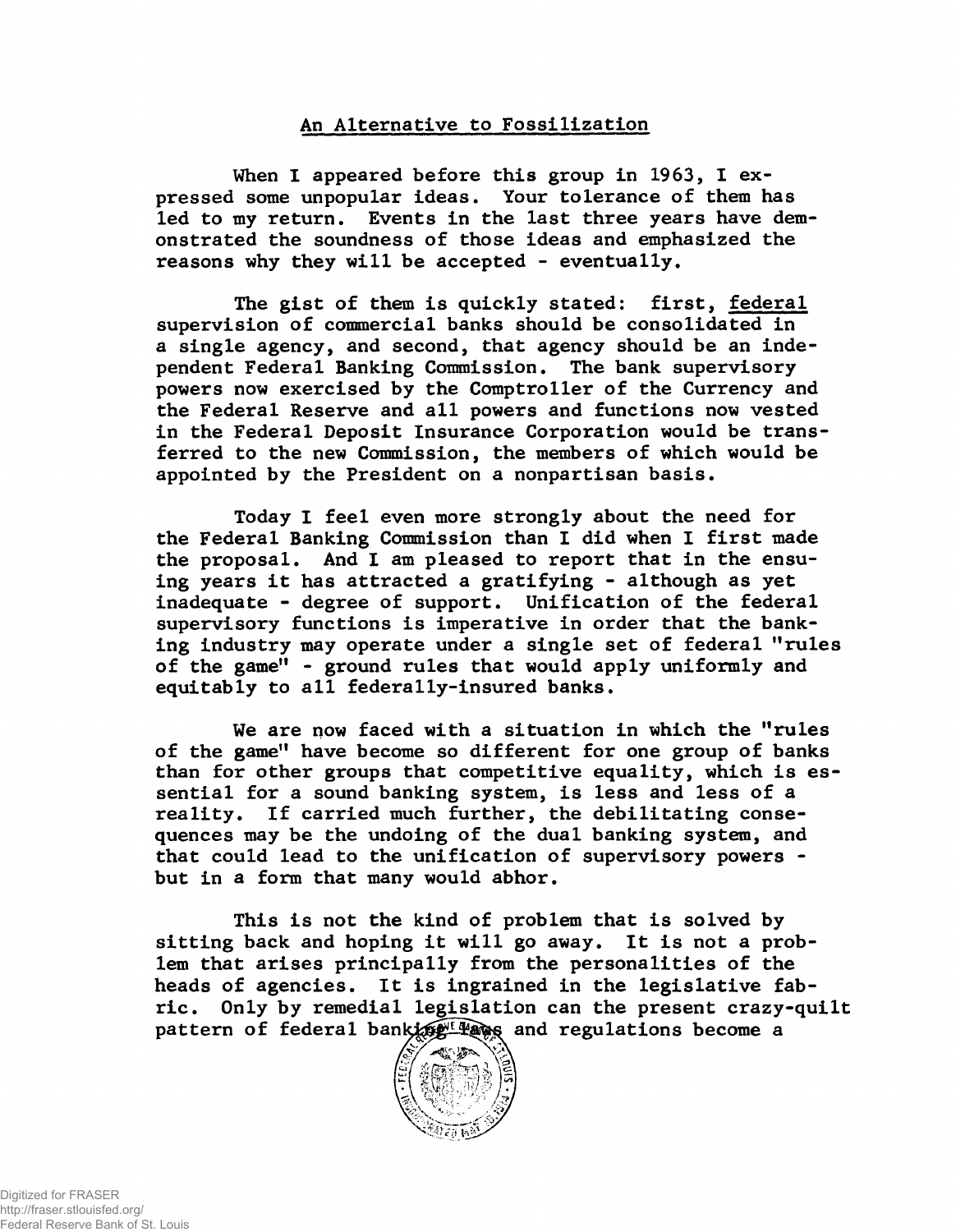**congruous system of fair and readily understandable rules, which will not only benefit banks but also be in the general public interest.**

**My purpose today is not to expound again the merits of a Federal Banking Commission, for I am confident that the tide is running in its favor and will soon be too strong to be resisted - even by those who are inclined to espouse the maintenance of the status quo. Rather, I want now to ask you to look over the horizon again, but in a slightly different direction. I would like to invite your consideration of the wisdom of seeking and developing uniform "rules of the game" that would cover a broader range of financial institutions. I have in mind commercial banks, mutual savings banks, and savings and loan associations.**

**In recent years the competition among these institutions has become intense - to put it mildly. Commercial banks have moved further and further into the financial areas in which mutuals and savings and loans specialize. As a result, those specialized institutions have felt, more and more, the pinch of the limitations imposed on their operations by law and regulation. This has understandably led to efforts to relax those limitations so that such institutions may broaden the scope of their activities.**

**It is natural, perhaps, that commercial bankers have generally reacted adversely to these efforts of mutual thrift institutions to enlarge their powers. We must remember, however, that both mutual savings banks and savings and loan associations were originally created to meet financial needs that - in all candor - were simply not being met by commercial banks.**

**Not too long ago, commercial banks catered to a select clientele of businessmen, farmers of substance, and wealthy individuals. They did not encourage the patronage of men in overalls; and consumer loans were considered a bit immoral. This contributed to the origin in the northeastern states of mutual savings banks - banks devised to encourage thrift among the working classes by offering them a safe place to invest their modest weekly or monthly savings - savings often too small to be welcomed by the commercial banks.**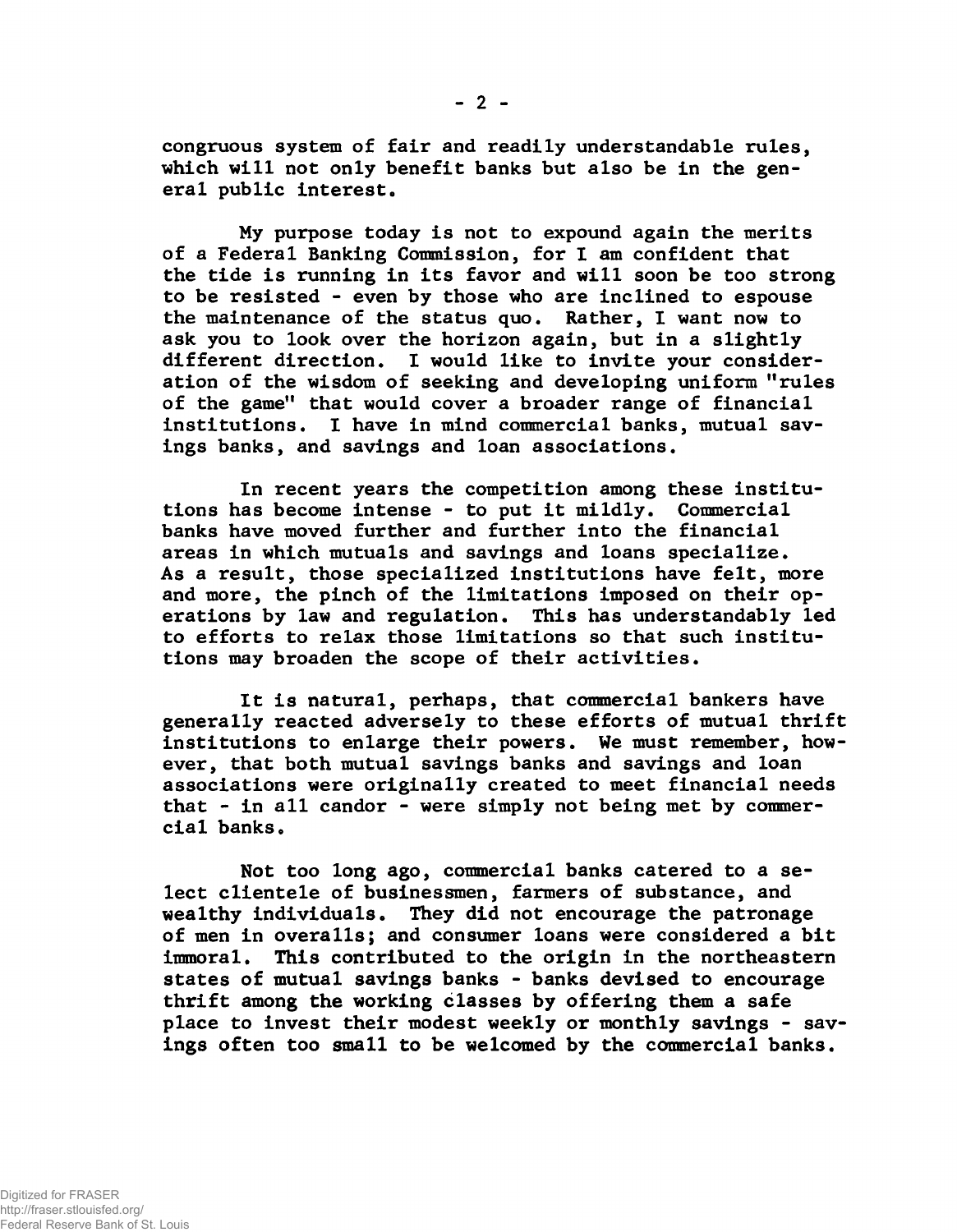**Savings and loans originally had a similar function of serving the low-income groups. From their outset they were oriented to the great American goal of home ownership. This was indicated by their early designation as "building and loan associations". These organizations, in all sections of the country, provided, on one hand, a means through which families could accumulate funds to buy a home; on the other, they offered home financing tailored to the needs of their modest-income borrowers.**

**To encourage the development of these mutual thrift organizations and to facilitate their ability to fulfill their worthy objectives, they were granted certain special privileges. The most significant were favorable tax treatment (either by exemption or by lower rates than were applicable to commercial banks) and less stringent (if any) reserve and liquidity requirements.**

**As I hardly need remind people who are on the firing line, commercial banks, savings banks, and savings and loans now vigorously compete for deposit-type savings in the general market. Only a few years ago competition for deposittype savings was confined largely to local market areas, and even there many commercial banks did not actively compete with the specialized institutions. Today they do - and strenuously.**

**For years, savings and loans offered their shareholders higher interest rates than commercial banks could pay on time accounts. But, particularly since last December, when the ceilings on time deposit interest rates were raised, this situation has drastically changed. The development of bank certificates of deposit as a means to attract individuals' funds, at interest rates in excess of the highest permissible rate on bank savings accounts, has enabled commercial banks to out-compete their thrift rivals in this market. In some places today, banks are offering gimmick instruments, such as savings certificates and savings bonds, that are attracting substantial amounts of funds away from thrift institutions, at rates the latter simply cannot afford to pay because of the composition of their earning assets - long-term real estate loans on which the interest rates were set when the pattern of rates was lower. And because of the greater**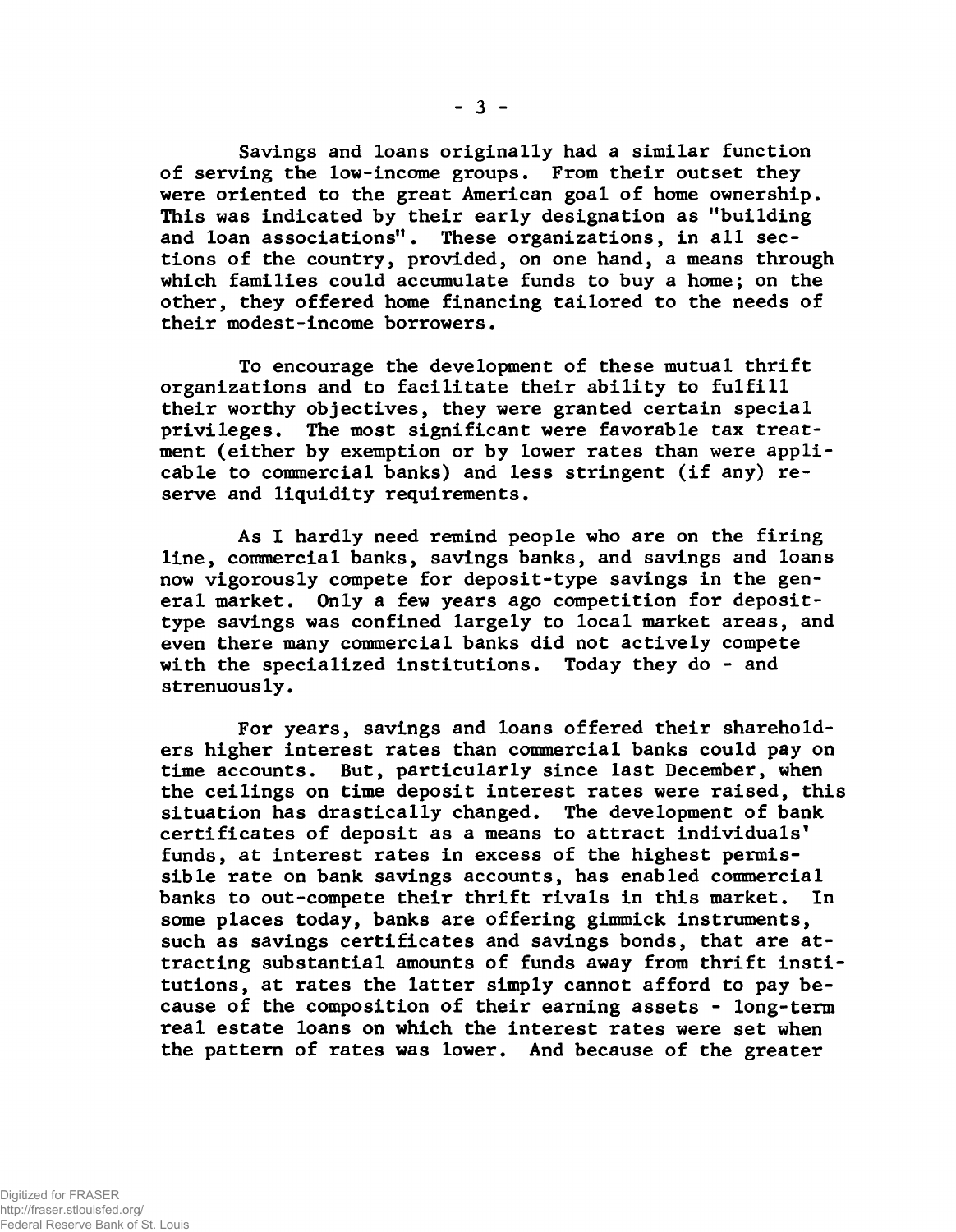**sophistication of savers today, the market for these funds has become more and more nation-wide.**

**Likewise, in the lending markets competition among the several types of financial institutions has intensified. Commercial banks have substantially increased their mortgage portfolios in the last few years. To combat this, the lending powers of some savings and loan associations have been extended beyond residential mortgage credit. Savings banks have tried to meet the problem of investment limitation by gaining authority to acquire a larger proportion of their investment holdings from beyond their home state borders.**

**Such relaxations of the rules governing mutual institutions have provided only moderate relief. And even that relief has been largely offset by the increasing difficulty for some mutuals to exist (let alone grow) in the present economic environment - with its high cost of funds. As this difficulty becomes greater, as it well may, pressure will build up at both federal and state legislative levels to broaden further the permissible activities of the thrift institutions. The more intense the competition from banks, the more intense will be the pressure for alleviating the restrictive rules governing those institutions .**

**The direction of these pressures may be illustrated by the banking legislation passed by the New York legislature the week before last. Included with provisions that are designed to equalize the competitive strength of statechartered and national banks in New York are provisions that authorize mutual savings banks and savings and loan associations to invest up to a fifth of their assets in mortgages on real estate located in states other than New York, and to expand their branching privileges. Other pending legislative proposals would permit New York savings banks to convert into commercial banks and authorize savings and loans to receive demand deposits.**

**The prospect for prompt enactment of proposals like these, in state and federal legislatures, may be dim. They**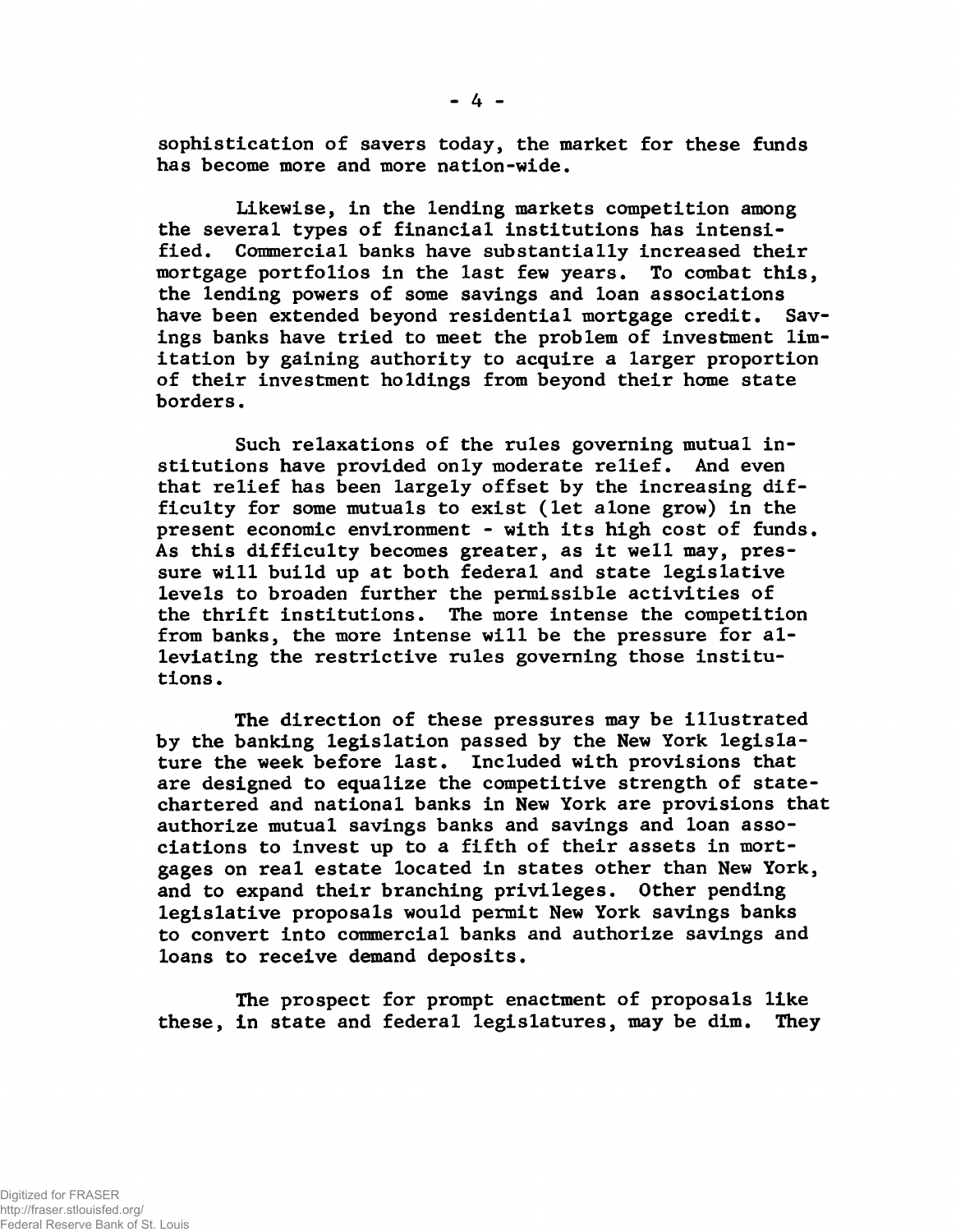**cannot, however, be ignored. Nor can we disregard the recommendations of two recent studies of our financial institutions. In 1961, the report of the nongovernmental Commission on Money and Credit of the C. £. D. recommended "that the regulatory authorities be authorized to permit greater flexibility to savings banks and savings and loan associations to acquire a wider range of suitable longterm debt instruments." In 1963, the President's Committee on Financial Institutions favored broader powers for institutions specialized in their lending activities.**

**There is no question that, from the economic standpoint, a good case can be made for the adoption of these proposals and recommendations. They would foster an atmosphere of more vigorous competition among our nation's financial institutions. Such competition would tend to facilitate the transfer of financial resources from savers to borrowers. The proposals would encourage initiative and competition, which in turn would increase the contribution of private financial institutions to economic growth.**

**As a practical matter, offering our specialized institutions the opportunities to adjust to changing conditions and their willing acceptance of such opportunities is - in my judgment - necessary for their survival. I remember when I was a small boy in Broken Bow, Nebraska, a farmer plowed up a huge brontosaurus bone, which he brought into town to show to his friends. I thought at the time how strange it was that those giant dinosaurs had been unable to survive. Later I learned that they became extinct because they were unable to adapt to their changing environment. Something like this faces our specialized financial institutions. As the need for their limited services decreases - perhaps because of the expansion of commercial bank activity in their field, or as commercial bank activities cause the cost of their funds to reach or exceed earnings on loans in the specialized field - they must either adapt to the change or risk becoming as extinct as the brontosaurus.**

**It is insufficient merely to grant to mutual thrift institutions broader lending powers. Desirable as this may be, it would seem to leave us about where we are now with a number of different types of depositories known as**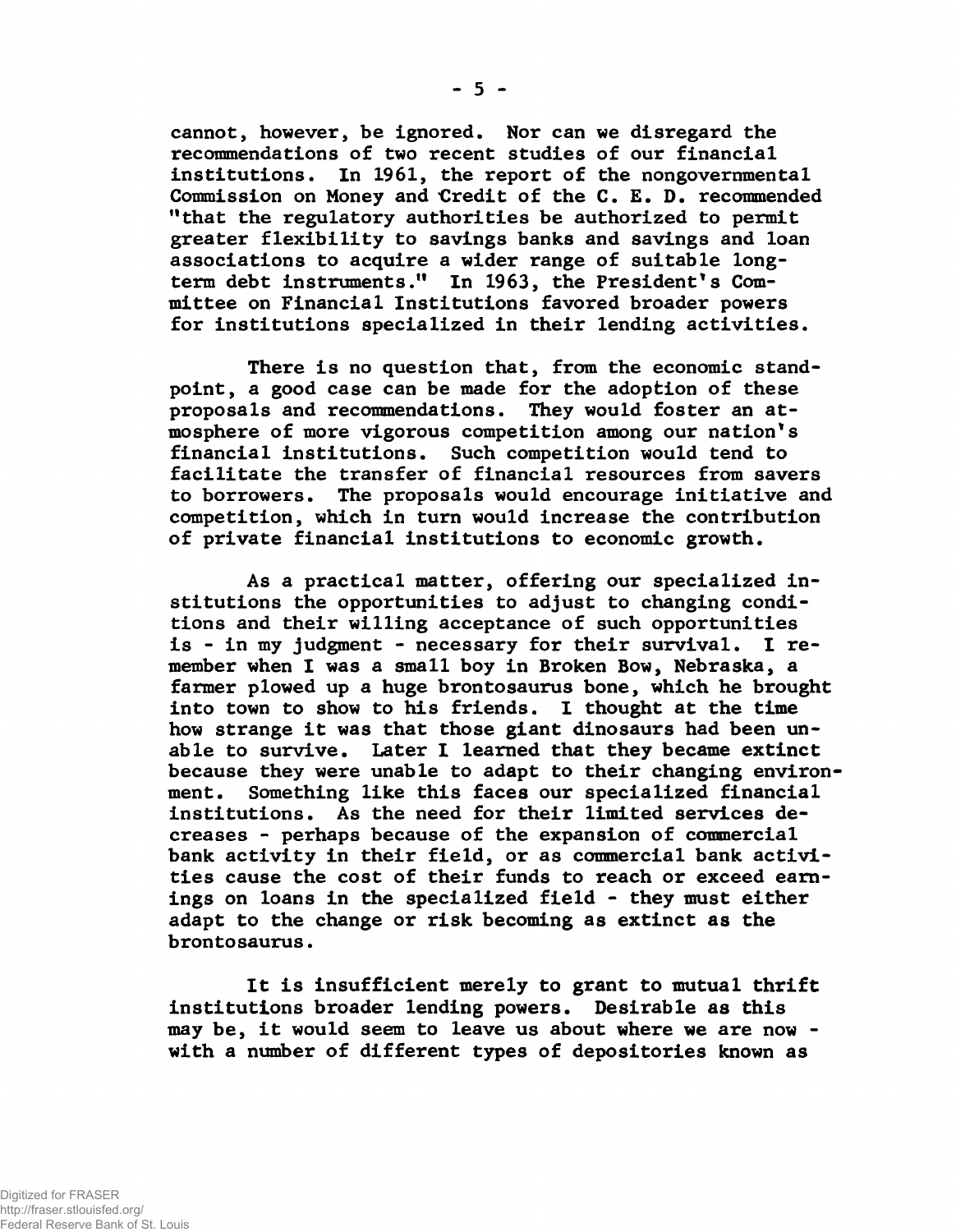**commercial banks, savings banks, savings and loan associations, et cetera, operating under an almost bewildering maze of federal and state laws and regulations, competing under ground rules that differ, if not conflict, for each type of institution - rules that differ even among members of the same type of institution, depending on the source of their charters.**

**This, of course, describes our commercial banking system today. And its correction in so far as federal bank supervision is concerned is the principal reason behind my proposal for consolidating federal supervisory powers in a Federal Banking Commission.**

**To meet the problem of the mutual thrift institutions, I suggest that we need a major change in our philosophy about them. We must not regard them as permanently tied to a specialized function, but as potential candidates for full service financial status.**

**Accordingly, I propose that all depository institutions be permitted to become comprehensive lenders and borrowers, subject to uniform bank-style limitations on the exercise of their powers.**

**Adoption of such a proposal would allow these depository institutions (at their option) to exercise enlarged powers, including the acceptance of demand deposits and the acquisition of the full bank range of assets. While a broad spectrum of lending and investment possibilities would be opened up, local institutions could (if they desired) concentrate on different sectors of the spectrum. Their areas of concentration would depend upon community needs and their own capabilities.**

**Failure to enlarge the lending powers of our thrift in stitutions will impel them, I fear, to reach out for riskier and riskier loans in their limited field. As the credit demands in the specialized area decline or as commercial banks absorb a greater and greater proportion of these demands, the mutuals may be forced into higher-risk assets. Otherwise, they will not produce earnings sufficient to pay interest at competitive rates on funds placed with them.**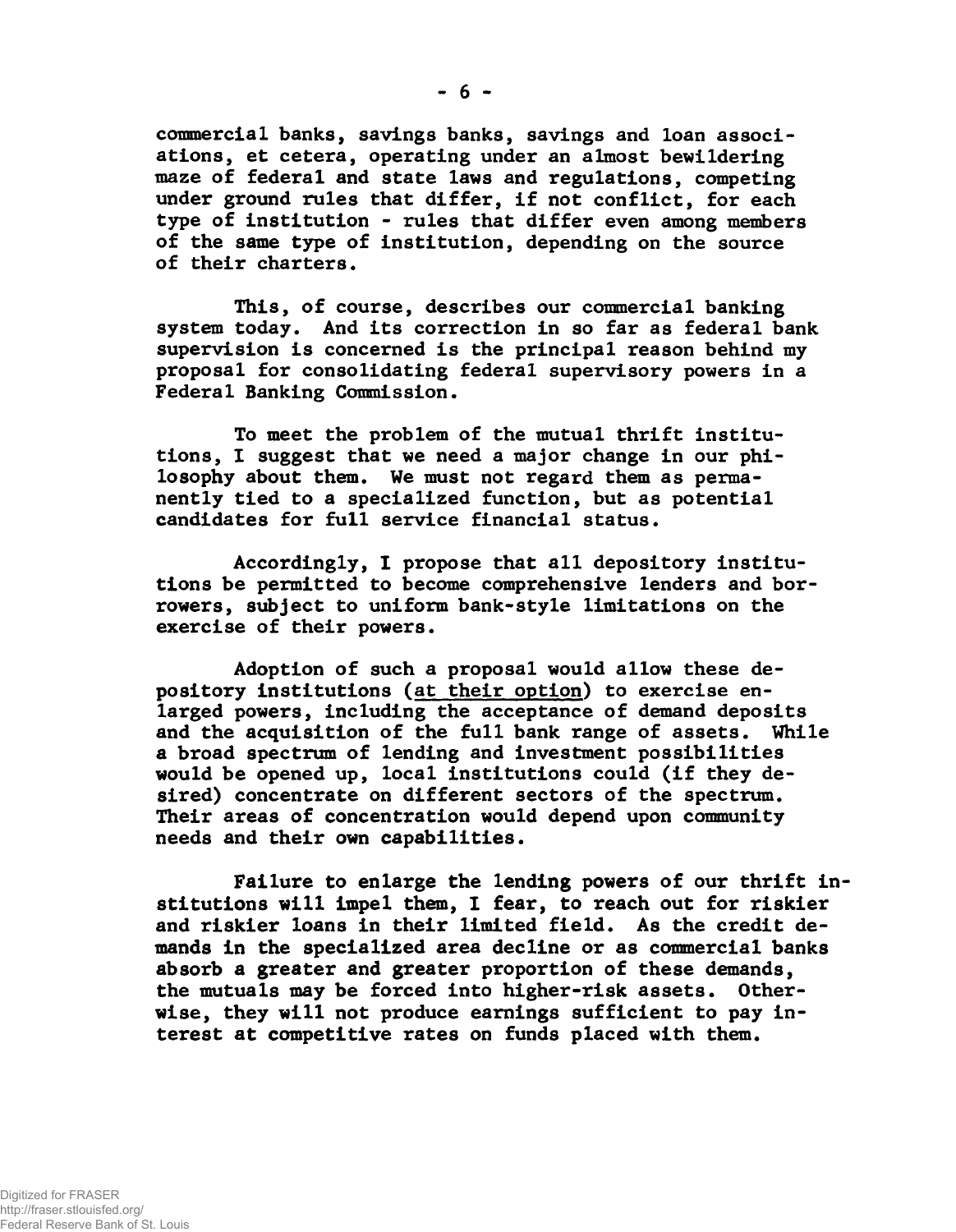**The potential danger of this - not only to them but to the whole financial system and the nation's economic structure - is fairly obvious.**

**However, as you will already have inferred, enlarging the powers of mutual institutions is not the whole proposal, nor would it be an appropriate solution. It may be the desired solution of certain of those institutions, at least temporarily. But the problem is to accommodate these depository institutions to the future needs of our economy. This means a substantial revision of the structure of the depository system itself. The governing rules must be revised - over time - to provide more uniform lending authority, investment powers, reserve requirements, tax treatment, branching privileges, and supervisory powers as to commercial banks, mutual savings banks, and savings and loan associations alike.**

**This, of course, means that there is a corollary to changing our philosophy toward mutual thrift institutions. They must also change their philosophy toward themselves. As we should assist their efforts to expand their operations, when they wish to do so, they should not resist assuming the responsibilities of commercial banks.**

**As they enlarge their powers and become full-service financial institutions, they must relinquish the special privileges that were designed to assist them in developing as specialized thrift institutions. The inequities of tax treatment must be eliminated. They should be required to maintain reserves against deposits on a basis comparable to that of banks that are members of the Federal Reserve System. They should be required to maintain appropriate liquidity. In other words, with the powers of a commercial bank must go the burdens.**

**A basic structural change such as 1 have suggested cannot and need not be accomplished overnight. The problem is one for long-run solution. That may take decades rather than years. But we need to select the star to which we should hitch our wagon. Once we have done that, we can begin to determine how to reach our goal. In some respects, legislation will be essential; in others, legislation may**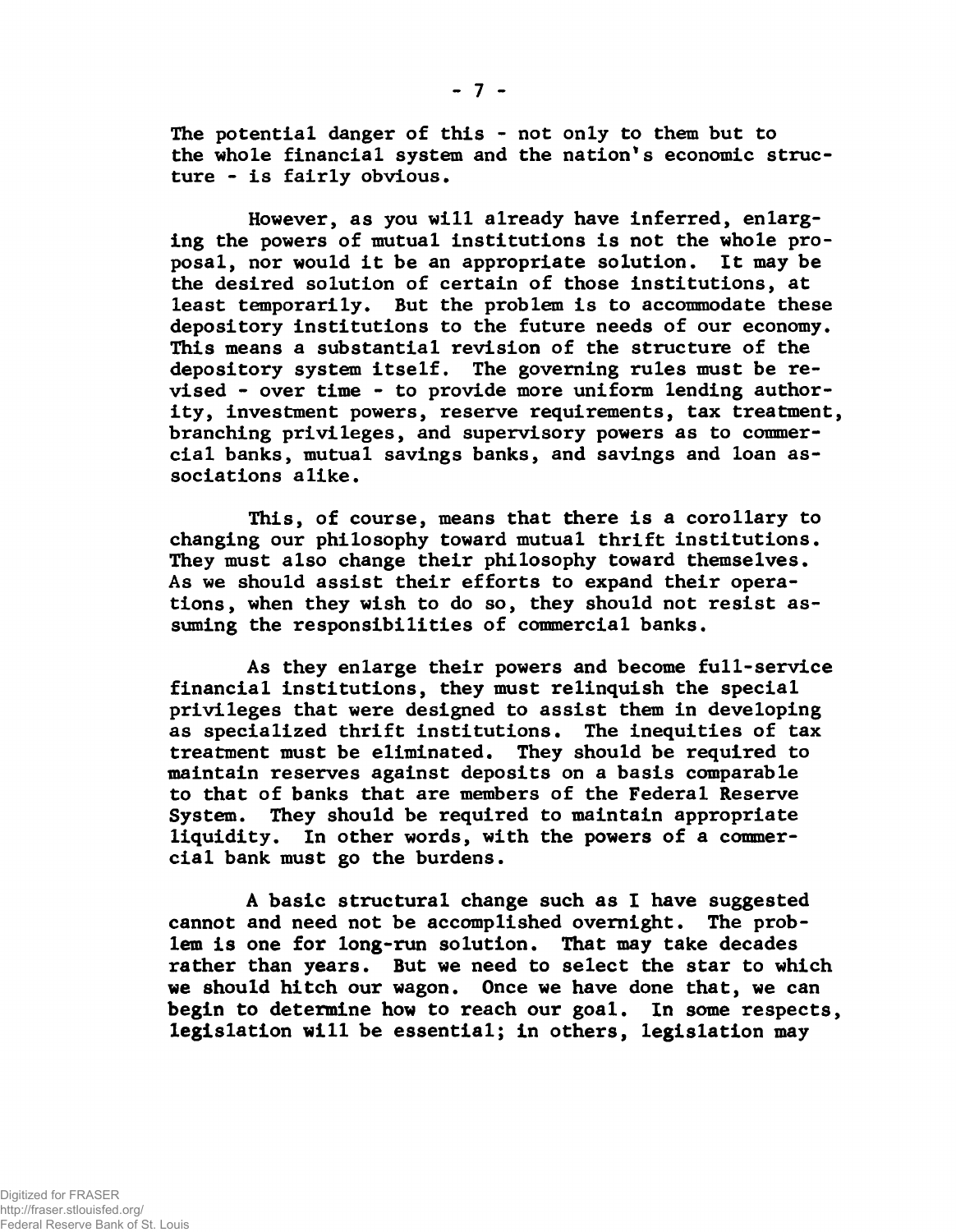**simply be desirable as a means of helping mutual savings banks and savings and loan associations to become fullservice commercial banks.**

**The proposal to permit mutual thrift institutions to convert to commercial bank status is not visionary. Such conversions have already occurred.**

**A recent instance was the conversion of the Society for Savings in the City of Cleveland to the Society National Bank. The basic approach used in that case and others was to convert a mutual organization into a stock company. The depositor-owners of the savings bank became equity owners of a holding company that owned the national bank.**

**Variations of this approach would include a distribution of the accumulated surplus of the mutual to its depositor-owners, in the form of either cash or stock in the successor institution. Legislation such as that now pending in New York State contemplates conversion into stock companies along these lines.**

**Perhaps less cumbersome and more satisfactory arrangements can be devised. Presently I see no theoretical or supervisory reason why commercial bank operations could not be handled entirely on a mutual basis. Mutual organizations could be authorized by law to accept demand deposits. Their entire operation could be safeguarded by suitable reserve requirements, commercial bank lending restrictions, and specified liquidity ratios. Such reserve requirements and liquidity ratios would need to be somewhat higher than for stock companies in order to take the place of the cushion of protection furnished by capital stock.**

**But whatever the approach, 1 am confident that, with imagination and ingenuity, we can develop appropriate legal and procedural means for achieving the goal. The task of making it easy for mutual savings banks and savings and loan associations to convert into full-service commercial banks is not beyond the intellect and determination of man.**

**To recapitulate, the problems of competition among commercial banks, mutual savings banks, and savings and**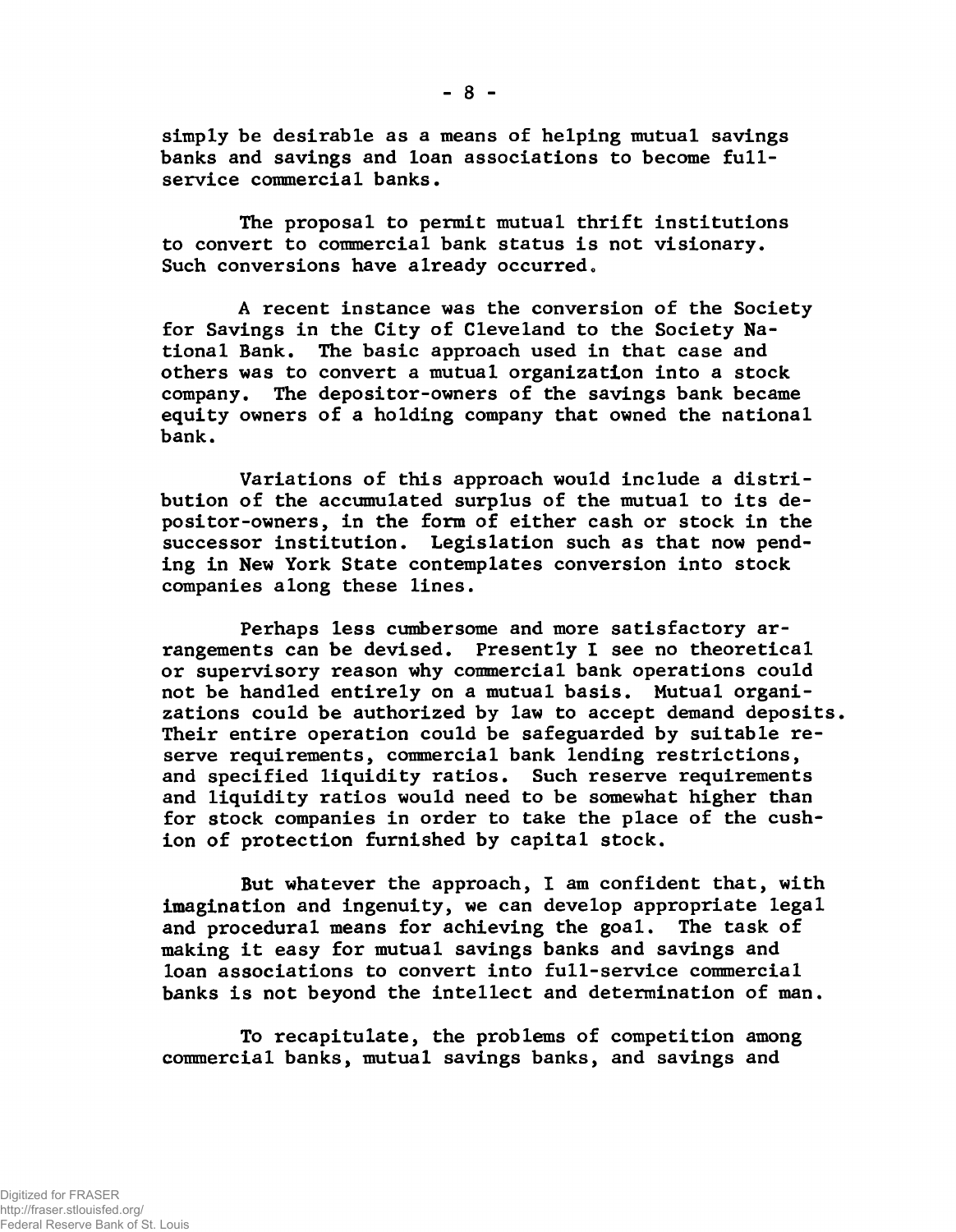**loans call for unbiased, thoughtful consideration. Our need is for flexible uniformity rather than rigid specialization. Our responsibility is to accommodate our depository institutions to the expanding needs of our communities and our nation. This demands more than a broadening of present institutional lending powers. It requires a significant revision in our philosophy of the organization and operation of the depository system.**

**This new philosophy calls for full competitive equality, if and when desired, for all depository financial institutions. Failure to provide adequately for institutional change and to envision our depositories as integral parts of a general financial system raises more than the risk of fossilization. Such failure would lay the groundwork for demands for further fragmentation by the creation of new types of institutions with additional special powers to meet newly-emerging needs.**

**This problem, like that in the field of federal bank supervision, demands a solution. Maintenance of the status quo is impossible. None of us can afford to sit on our hands and do nothing. For the moment it may be the other fellow whose ox is being gored, but that may not always be the case.**

**If a rational and workable solution is not developed and adopted, we may wake up one day to find that we have several nation-wide financial depository systems, each with assets and liabilities in the hundreds of billions of dollars. They will have overlapping lending and investing powers unless I grossly misjudge the political climate and strength of the pressures for legislative relief. But it is more than likely that there will be unequal competitive abilities because of inequalities in taxation, reserve and liquidity requirements, branching privileges, and governmental supervision. In that case, it might even be the commercial banking system that becomes the extinct brontosaurus of the financial world.**

**Neither the extinction of the mutual thrift institutions nor the extinction of the commercial banking system is in the public interest. What is in the public interest -**